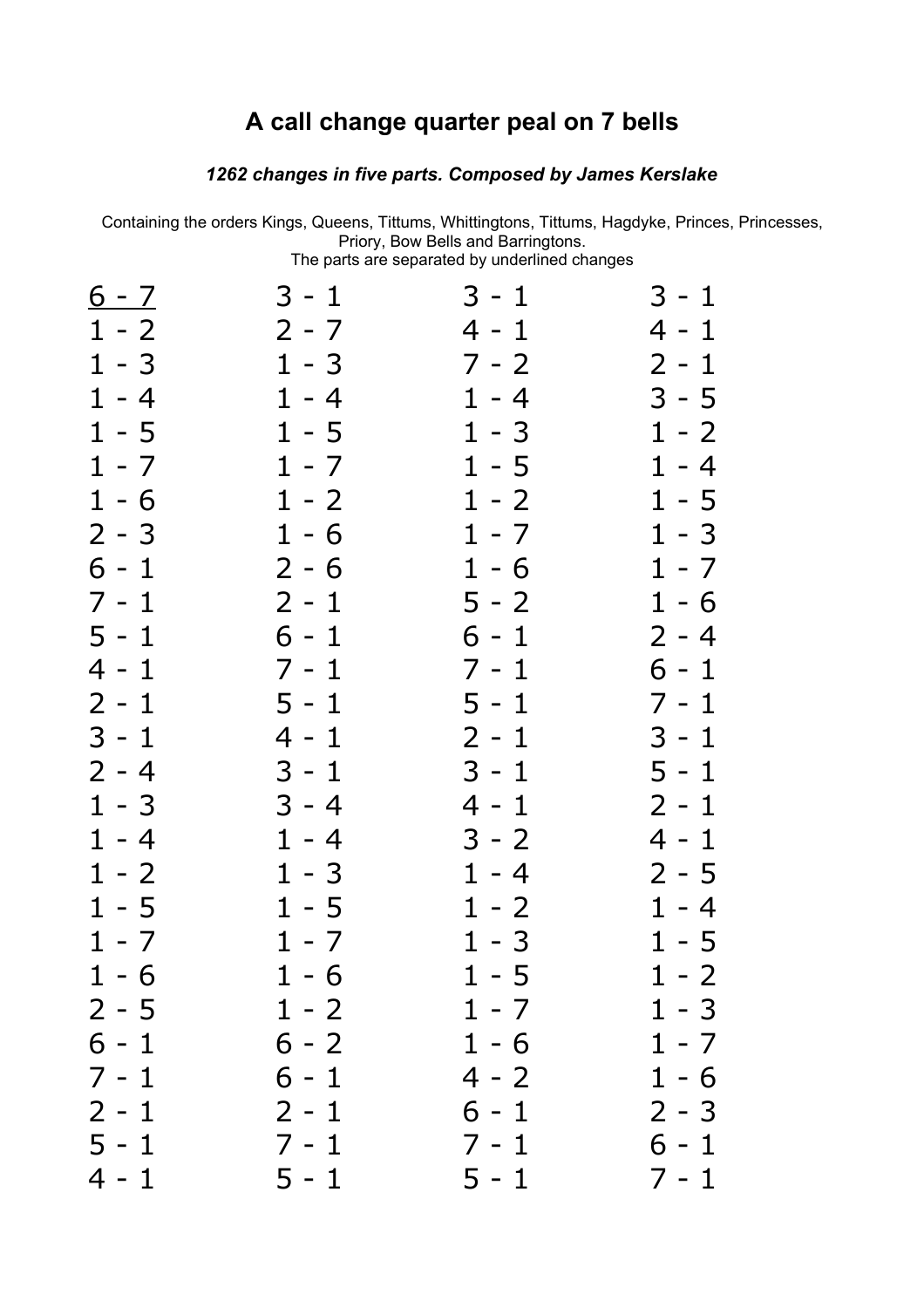| $3 - 1$<br>5 - 1<br>$5 - 3$<br>$1 - 3$<br>$1 - 5$<br>$1 - 4$<br>$1 - 7$<br>$1 - 6$<br>$1 - 2$<br>$6 - 2$<br>$6 - 1$<br>$2 - 1$<br>$7 - 1$<br>4 - 1 |
|----------------------------------------------------------------------------------------------------------------------------------------------------|
|                                                                                                                                                    |
|                                                                                                                                                    |
|                                                                                                                                                    |
|                                                                                                                                                    |
|                                                                                                                                                    |
|                                                                                                                                                    |
|                                                                                                                                                    |
|                                                                                                                                                    |
|                                                                                                                                                    |
|                                                                                                                                                    |
|                                                                                                                                                    |
|                                                                                                                                                    |
|                                                                                                                                                    |
|                                                                                                                                                    |
|                                                                                                                                                    |
| $5 - 1$                                                                                                                                            |
| $3 - 1$                                                                                                                                            |
| $7 - 2$                                                                                                                                            |
| $1 - 3$                                                                                                                                            |
| $1 - 5$                                                                                                                                            |
| $1 - 4$                                                                                                                                            |
| $1 - 2$                                                                                                                                            |
| $1 - 7$                                                                                                                                            |
| $1 - 6$                                                                                                                                            |
| $4 - 2$                                                                                                                                            |
| $6 - 1$                                                                                                                                            |
| $7 - 1$                                                                                                                                            |
| 4 - 1                                                                                                                                              |
| $2 - 1$                                                                                                                                            |
| $5 - 1$                                                                                                                                            |
| $3 - 1$                                                                                                                                            |
| $5 - 2$                                                                                                                                            |
| $1 - 3$                                                                                                                                            |
|                                                                                                                                                    |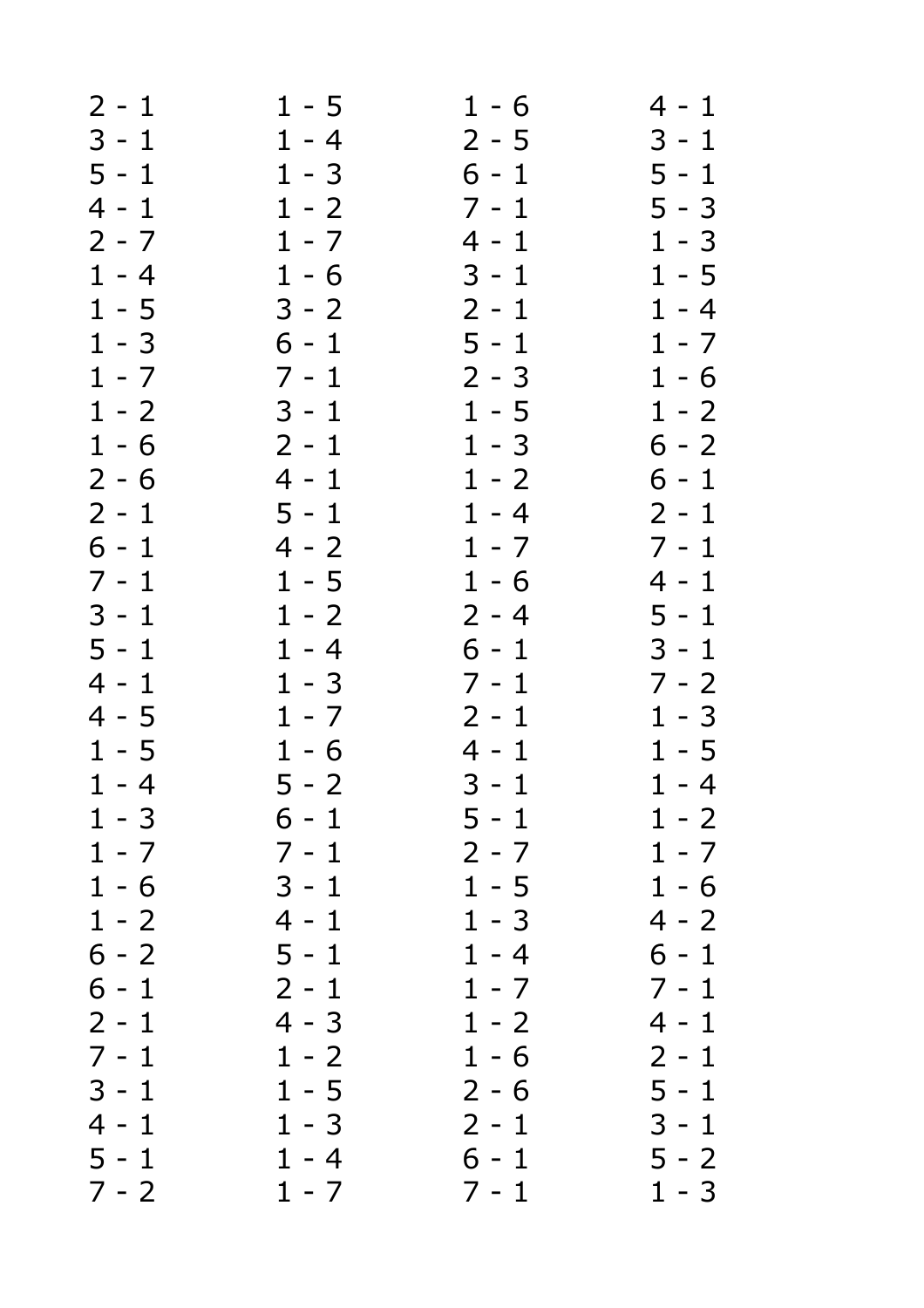| $1 - 2$ | $2 - 7$ | $3 - 1$ | $1 - 7$ |
|---------|---------|---------|---------|
| $1 - 5$ | $6 - 1$ | $5 - 1$ | $1 - 3$ |
| $1 - 4$ | $4 - 1$ | $4 - 2$ | $1 - 4$ |
| $1 - 7$ | $2 - 1$ | $1 - 5$ | $1 - 6$ |
| $1 - 6$ | $7 - 1$ | $1 - 3$ | $2 - 5$ |
| $3 - 2$ | $5 - 1$ | $1 - 7$ | $6 - 1$ |
| $6 - 1$ | $3 - 1$ | $1 - 2$ | $4 - 1$ |
| $7 - 1$ | $2 - 4$ | $1 - 4$ | $3 - 1$ |
| $4 - 1$ | $1 - 3$ | $1 - 6$ | $7 - 1$ |
| $5 - 1$ | $1 - 5$ | $7 - 2$ | $2 - 1$ |
| $3 - 1$ | $1 - 7$ | $6 - 1$ | $5 - 1$ |
| $2 - 1$ | $1 - 4$ | $4 - 1$ | $2 - 7$ |
| $4 - 7$ | $1 - 2$ | $7 - 1$ | $1 - 5$ |
| $1 - 2$ | $1 - 6$ | $2 - 1$ | $1 - 7$ |
| $1 - 3$ | $2 - 6$ | $3 - 1$ | $1 - 2$ |
| $1 - 5$ | $2 - 1$ | $5 - 1$ | $1 - 3$ |
| $1 - 7$ | $6 - 1$ | $3 - 2$ | $1 - 4$ |
| $1 - 4$ | $4 - 1$ | $1 - 5$ | $1 - 6$ |
| $1 - 6$ | $7 - 1$ | $1 - 2$ | $2 - 3$ |
| $2 - 3$ | $5 - 1$ | $1 - 3$ | $6 - 1$ |
| $6 - 1$ | $3 - 1$ | $1 - 7$ | $4 - 1$ |
| $4 - 1$ | $3 - 5$ | $1 - 4$ | $2 - 1$ |
| $7 - 1$ | $1 - 5$ | $1 - 6$ | $3 - 1$ |
| $5 - 1$ | $1 - 3$ | $5 - 2$ | $7 - 1$ |
| $2 - 1$ | $1 - 7$ | $6 - 1$ | $5 - 1$ |
| $3 - 1$ | $1 - 4$ | $4 - 1$ | $2 - 4$ |
| $2 - 5$ | $1 - 6$ | $7 - 1$ | $1 - 5$ |
| $1 - 3$ | $1 - 2$ | $3 - 1$ | $1 - 7$ |
| $1 - 5$ | $6 - 2$ | $5 - 1$ | $1 - 3$ |
| $1 - 2$ | $6 - 1$ | $2 - 1$ | $1 - 4$ |
| $1 - 7$ | $2 - 1$ | $3 - 7$ | $1 - 2$ |
| $1 - 4$ | $4 - 1$ | $1 - 2$ | $1 - 6$ |
| $1 - 6$ | $7 - 1$ | $1 - 5$ | $2 - 6$ |
|         |         |         |         |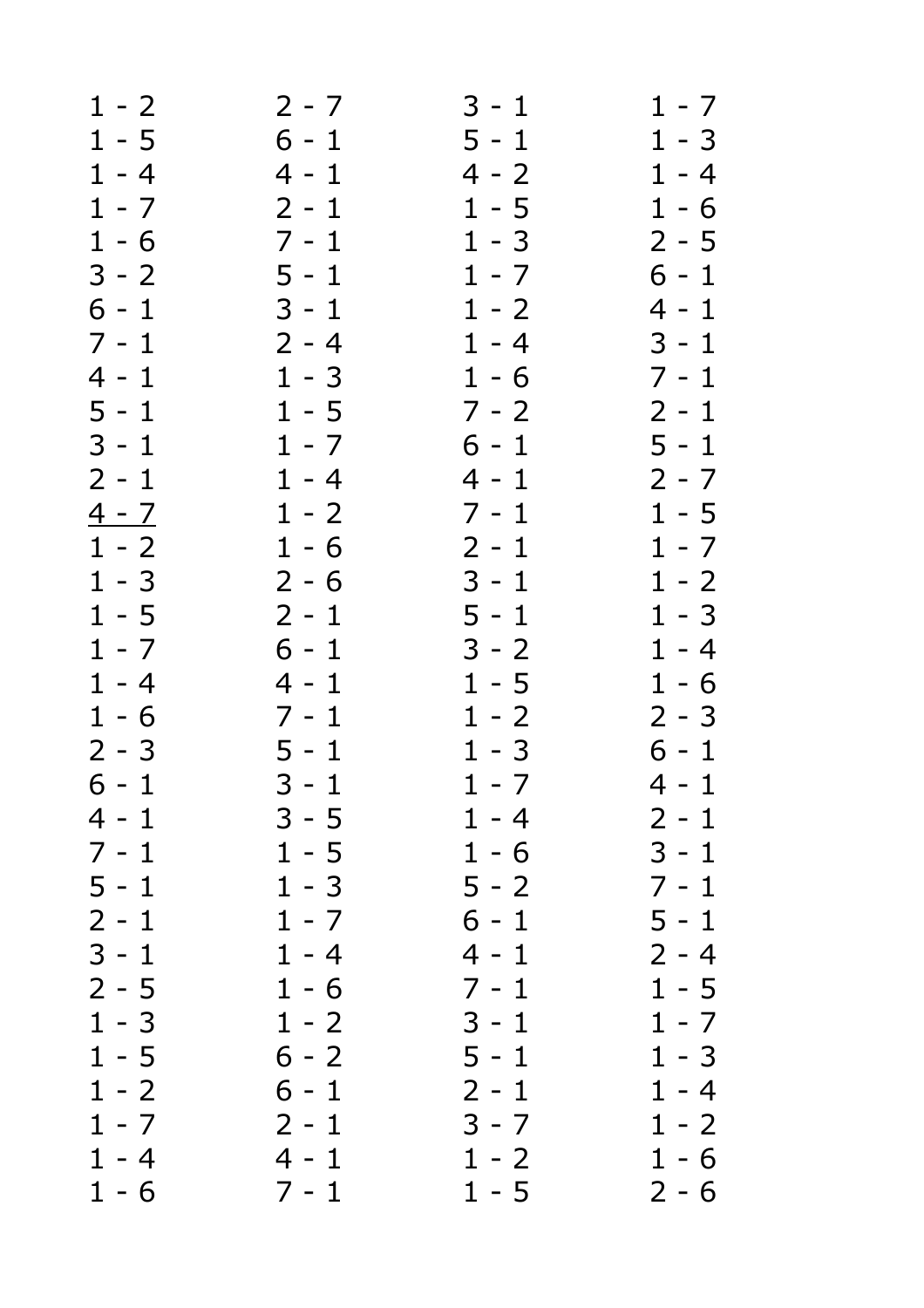| $2 - 1$ | 7 - 1   | $1 - 5$ | $2 - 1$ |
|---------|---------|---------|---------|
| $6 - 1$ | $5 - 2$ | $1 - 4$ | $4 - 1$ |
| $4 - 1$ | $1 - 7$ | $1 - 6$ | $5 - 1$ |
| $3 - 1$ | $1 - 2$ | $2 - 5$ | $7 - 1$ |
| $7 - 1$ | $1 - 5$ | $6 - 1$ | $3 - 1$ |
| $5 - 1$ | $1 - 3$ | $4 - 1$ | $4 - 2$ |
| $5 - 7$ | $1 - 4$ | $2 - 1$ | $1 - 3$ |
| $1 - 7$ | $1 - 6$ | $5 - 1$ | $1 - 7$ |
| $1 - 5$ | $7 - 2$ | $3 - 1$ | $1 - 5$ |
| $1 - 3$ | $6 - 1$ | $7 - 1$ | $1 - 2$ |
| $1 - 4$ | $4 - 1$ | $2 - 4$ | $1 - 4$ |
| $1 - 6$ | $3 - 1$ | $1 - 7$ | $1 - 6$ |
| $1 - 2$ | $5 - 1$ | $1 - 3$ | $5 - 2$ |
| $6 - 2$ | $7 - 1$ | $1 - 5$ | $6 - 1$ |
| $6 - 1$ | $2 - 1$ | $1 - 4$ | $4 - 1$ |
| $2 - 1$ | $5 - 3$ | $1 - 2$ | $5 - 1$ |
| $4 - 1$ | $1 - 2$ | $1 - 6$ | $2 - 1$ |
| $3 - 1$ | $1 - 7$ | $2 - 6$ | $7 - 1$ |
| $5 - 1$ | $1 - 3$ | $2 - 1$ | $3 - 1$ |
| $7 - 1$ | $1 - 5$ | $6 - 1$ | $7 - 2$ |
| $4 - 2$ | $1 - 4$ | $4 - 1$ | $1 - 3$ |
| $1 - 7$ | $1 - 6$ | 5 - 1   | $1 - 2$ |
| $1 - 5$ | $2 - 7$ | $3 - 1$ | $1 - 7$ |
| $1 - 3$ | $6 - 1$ | $7 - 1$ | $1 - 5$ |
| $1 - 2$ | $4 - 1$ | $7 - 3$ | $1 - 4$ |
| $1 - 4$ | $5 - 1$ | $1 - 3$ | $1 - 6$ |
| $1 - 6$ | $3 - 1$ | $1 - 7$ | $3 - 2$ |
| $3 - 2$ | $2 - 1$ | $1 - 5$ | $6 - 1$ |
| $6 - 1$ | $7 - 1$ | $1 - 4$ | 4 - 1   |
| $4 - 1$ | $2 - 3$ | $1 - 6$ | $5 - 1$ |
| $3 - 1$ | $1 - 7$ | $1 - 2$ | $7 - 1$ |
| $2 - 1$ | $1 - 3$ | $6 - 2$ | $3 - 1$ |
| $5 - 1$ | $1 - 2$ | $6 - 1$ | $2 - 1$ |
|         |         |         |         |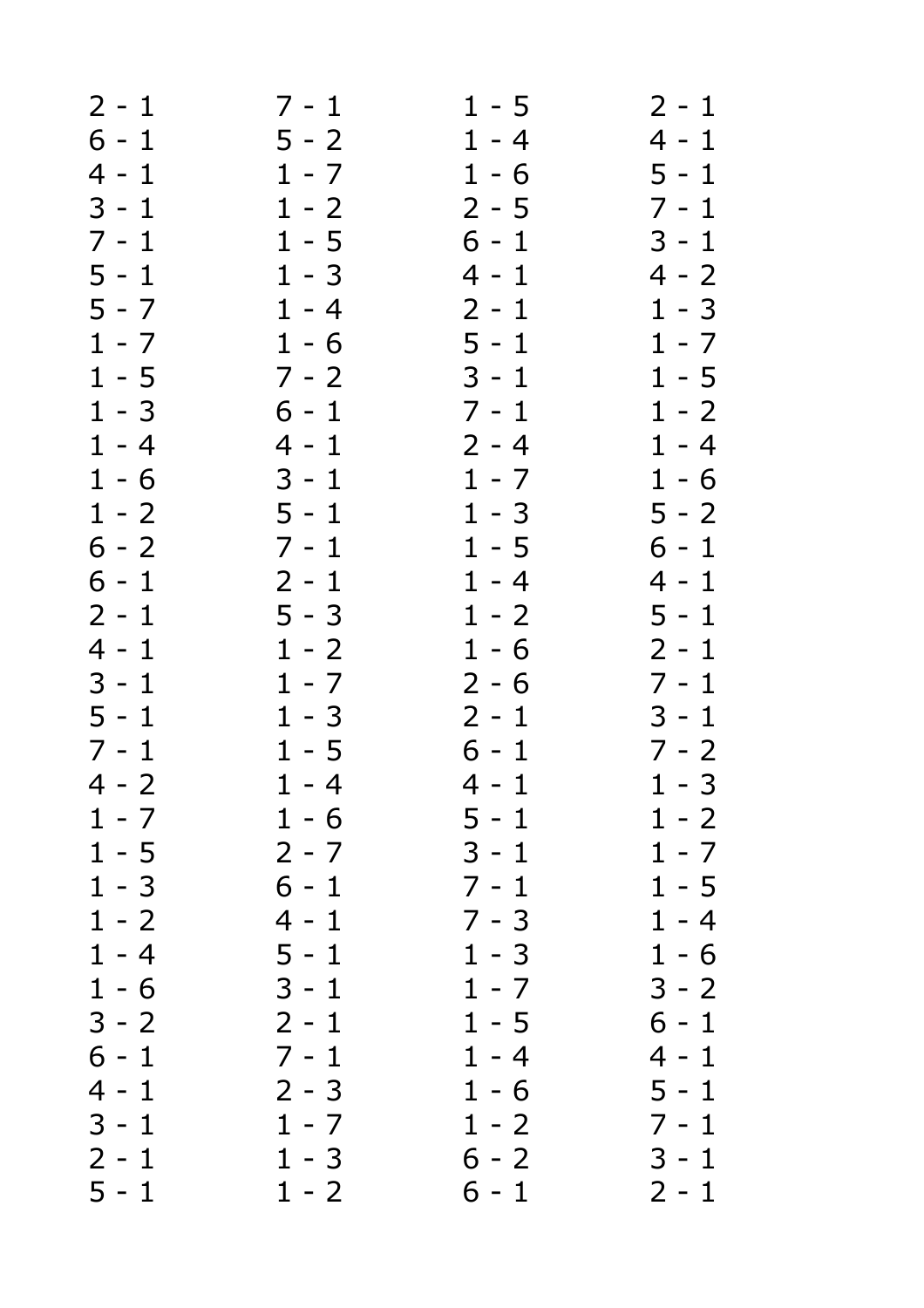| $4 - 6$ | $1 - 2$ | $5 - 1$ | $1 - 7$ |
|---------|---------|---------|---------|
| $1 - 2$ | $1 - 4$ | $2 - 1$ | $1 - 5$ |
| $1 - 3$ | $2 - 4$ | $3 - 1$ | $1 - 2$ |
| $1 - 7$ | $2 - 1$ | $7 - 1$ | $1 - 3$ |
| $1 - 5$ | $4 - 1$ | $3 - 2$ | $1 - 6$ |
| $1 - 6$ | $6 - 1$ | $1 - 7$ | $1 - 4$ |
| $1 - 4$ | $5 - 1$ | $1 - 2$ | $2 - 3$ |
| $2 - 3$ | $7 - 1$ | $1 - 3$ | $4 - 1$ |
| $4 - 1$ | $3 - 1$ | $1 - 5$ | 6 - 1   |
| $6 - 1$ | $3 - 7$ | $1 - 6$ | $2 - 1$ |
| $5 - 1$ | $1 - 7$ | $1 - 4$ | $3 - 1$ |
| $7 - 1$ | $1 - 3$ | $7 - 2$ | $5 - 1$ |
| $2 - 1$ | $1 - 5$ | 4 - 1   | $7 - 1$ |
| $3 - 1$ | $1 - 6$ | $6 - 1$ | $2 - 6$ |
| $2 - 7$ | $1 - 4$ | $5 - 1$ | $1 - 7$ |
| $1 - 3$ | $1 - 2$ | $3 - 1$ | $1 - 5$ |
| $1 - 7$ | $4 - 2$ | $7 - 1$ | $1 - 3$ |
| $1 - 2$ | 4 - 1   | $2 - 1$ | $1 - 6$ |
| $1 - 5$ | $2 - 1$ | $3 - 5$ | $1 - 2$ |
| $1 - 6$ | $6 - 1$ | $1 - 2$ | $1 - 4$ |
| $1 - 4$ | $5 - 1$ | $1 - 7$ | $2 - 4$ |
| $2 - 5$ | 3 - 1   | $1 - 5$ | $2 - 1$ |
| $4 - 1$ | $7 - 1$ | $1 - 3$ | 4 - 1   |
| $6 - 1$ | $6 - 2$ | $1 - 6$ | $6 - 1$ |
| $2 - 1$ | $1 - 7$ | $1 - 4$ | $3 - 1$ |
| $5 - 1$ | $1 - 3$ | $2 - 7$ | 5 - 1   |
| $7 - 1$ | $1 - 5$ | $4 - 1$ | $7 - 1$ |
| $3 - 1$ | $1 - 2$ | $6 - 1$ | $7 - 5$ |
| $2 - 6$ | $1 - 6$ | $3 - 1$ | $1 - 5$ |
| $1 - 3$ | $1 - 4$ | $5 - 1$ | $1 - 7$ |
| $1 - 7$ | $5 - 2$ | $2 - 1$ | $1 - 3$ |
| $1 - 5$ | $4 - 1$ | $7 - 1$ | $1 - 6$ |
| $1 - 6$ | $6 - 1$ | $2 - 5$ | $1 - 4$ |
|         |         |         |         |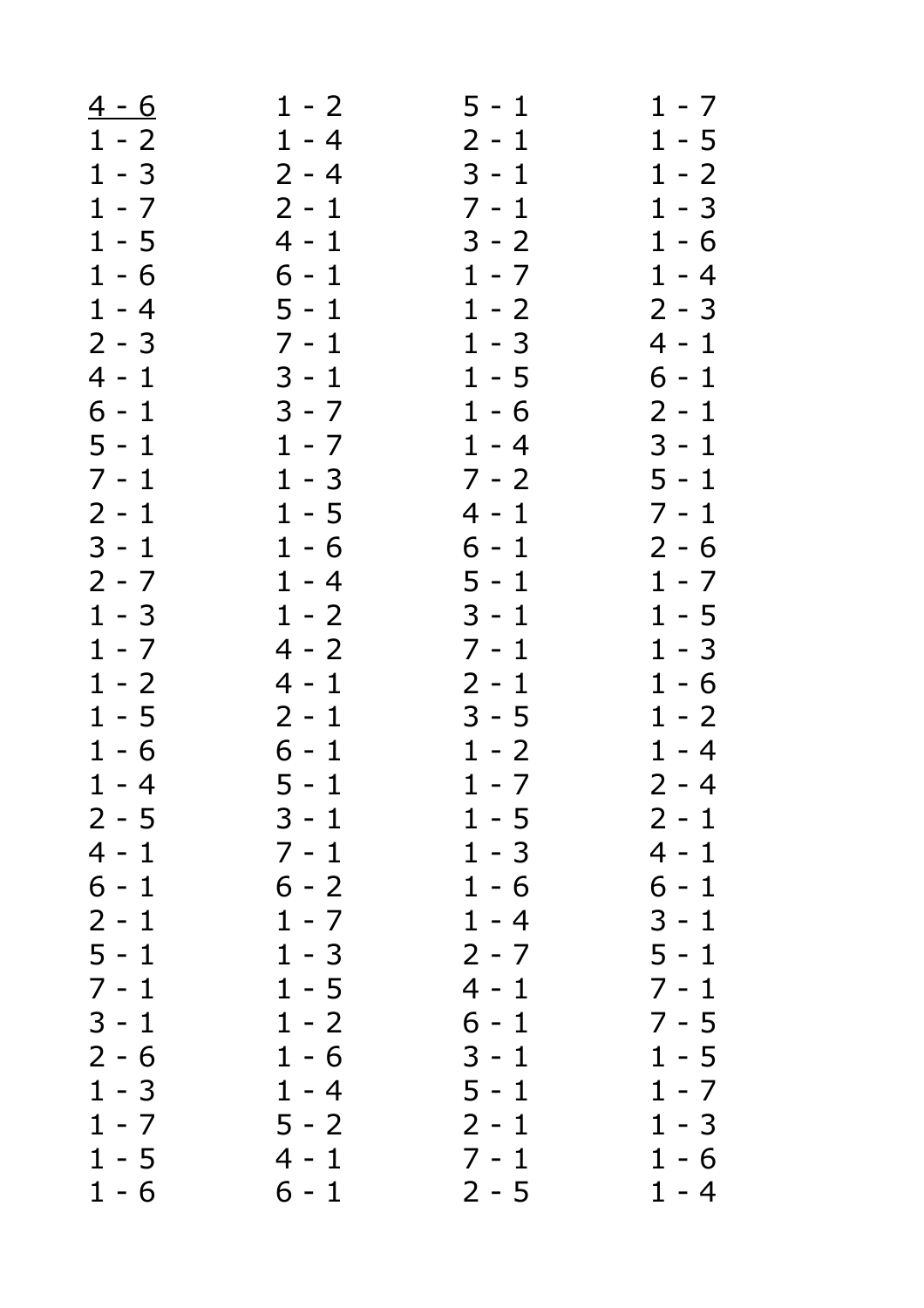| $1 - 2$ | $7 - 1$ | $1 - 3$ | $7 - 2$      |
|---------|---------|---------|--------------|
| $4 - 2$ | $5 - 1$ | $1 - 7$ | 4 - 1        |
| $4 - 1$ | $2 - 1$ | $1 - 6$ | 6 - 1        |
| $2 - 1$ | $7 - 3$ | $1 - 2$ | $7 - 1$      |
| $6 - 1$ | $1 - 2$ | $1 - 4$ | $2 - 1$      |
| $3 - 1$ | $1 - 5$ | $2 - 4$ | $5 - 1$      |
| $7 - 1$ | $1 - 3$ | $2 - 1$ | $3 - 1$      |
| $5 - 1$ | $1 - 7$ | $4 - 1$ | $5 - 2$      |
| $6 - 2$ | $1 - 6$ | $6 - 1$ | $1 - 3$      |
| $1 - 5$ | $1 - 4$ | $7 - 1$ | $1 - 2$      |
| $1 - 7$ | $2 - 5$ | $3 - 1$ | $1 - 5$      |
| $1 - 3$ |         | $5 - 1$ |              |
|         | 4 - 1   |         | $1 - 7$      |
| $1 - 2$ | $6 - 1$ | $5 - 3$ | $1 - 6$      |
| $1 - 6$ | $7 - 1$ | $1 - 3$ | $1 - 4$      |
| $1 - 4$ | $3 - 1$ | $1 - 5$ | $3 - 2$      |
| $3 - 2$ | $2 - 1$ | $1 - 7$ | $4 - 1$      |
| $4 - 1$ | $5 - 1$ | $1 - 6$ | $6 - 1$      |
| $6 - 1$ | $2 - 3$ | $1 - 4$ | $7 - 1$      |
| $3 - 1$ | $1 - 5$ | $1 - 2$ | $5 - 1$      |
| $2 - 1$ | $1 - 3$ | $4 - 2$ | $3 - 1$      |
| $7 - 1$ | $1 - 2$ | $4 - 1$ | $2 - 1$      |
| 5 - 1   | $1 - 7$ | $2 - 1$ | <u>7 - 6</u> |
| $7 - 2$ | $1 - 6$ | 6 - 1   | $1 - 2$      |
| $1 - 5$ | $1 - 4$ | $7 - 1$ | $1 - 3$      |
| $1 - 2$ | $2 - 7$ | $5 - 1$ | $1 - 5$      |
| $1 - 7$ | $4 - 1$ | $3 - 1$ | $1 - 6$      |
| $1 - 3$ | $6 - 1$ | $6 - 2$ | $1 - 7$      |
| $1 - 6$ | $2 - 1$ | $1 - 3$ | $1 - 4$      |
| $1 - 4$ | $7 - 1$ | $1 - 5$ | $2 - 3$      |
| $5 - 2$ | $3 - 1$ | $1 - 7$ | $4 - 1$      |
| $4 - 1$ | $5 - 1$ | $1 - 2$ | 7 - 1        |
| $6 - 1$ | $2 - 6$ | $1 - 6$ | $6 - 1$      |
| $3 - 1$ | $1 - 5$ | $1 - 4$ | $5 - 1$      |
|         |         |         |              |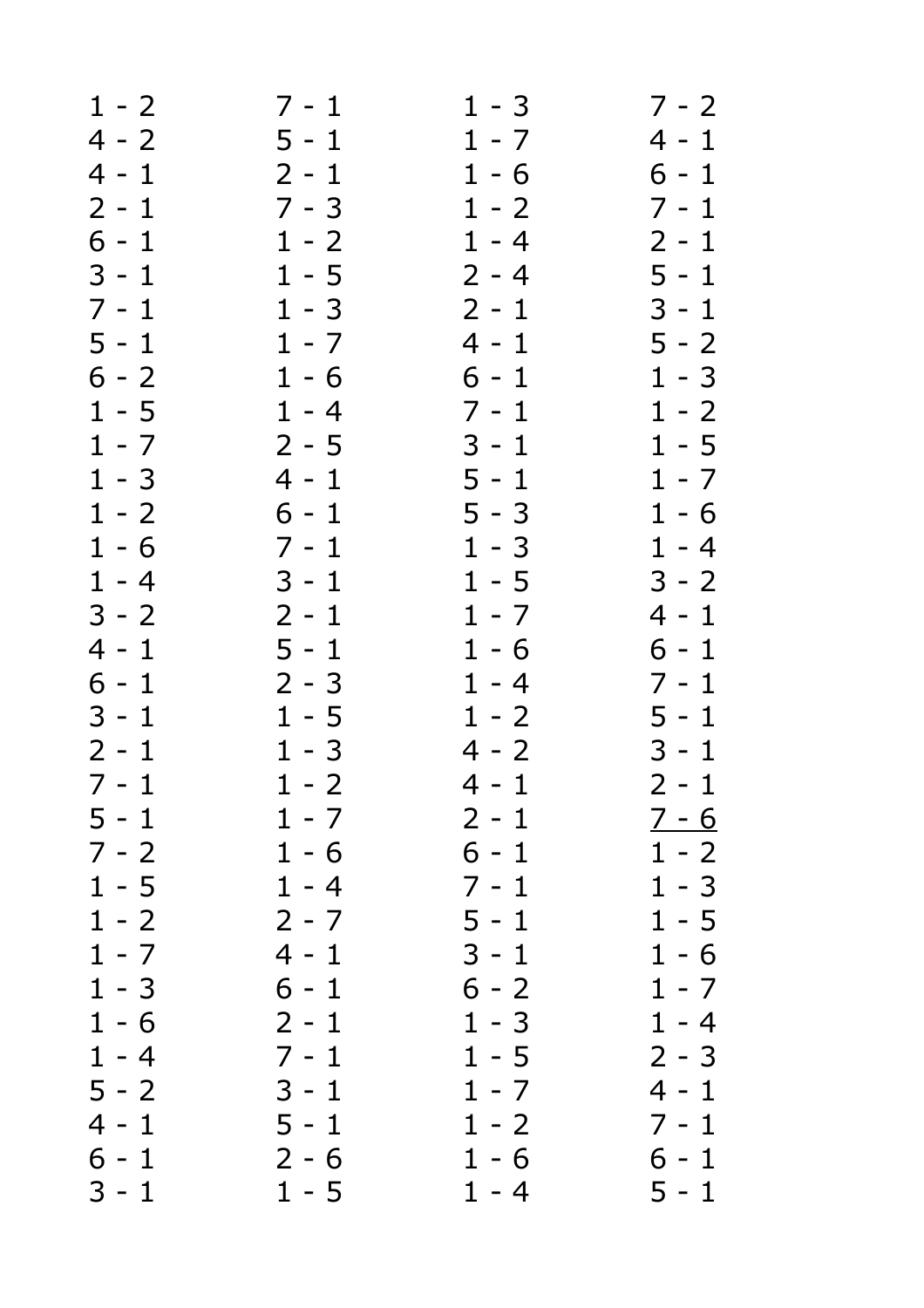| $2 - 1$ | $1 - 6$ | 4 - 1   | $5 - 1$ |
|---------|---------|---------|---------|
| $3 - 1$ | $1 - 7$ | $7 - 1$ | $2 - 7$ |
| $2 - 5$ | $1 - 4$ | 6 - 1   | $1 - 5$ |
| $1 - 3$ | $1 - 2$ | $3 - 1$ | $1 - 6$ |
| $1 - 5$ | $4 - 2$ | $5 - 1$ | $1 - 3$ |
| $1 - 2$ | $4 - 1$ | $2 - 1$ | $1 - 7$ |
| $1 - 6$ | $2 - 1$ | $3 - 6$ | $1 - 2$ |
| $1 - 7$ | $7 - 1$ | $1 - 2$ | $1 - 4$ |
| $1 - 4$ | $6 - 1$ | $1 - 5$ | $2 - 4$ |
| $2 - 6$ | $3 - 1$ | $1 - 6$ | $2 - 1$ |
| $4 - 1$ | $5 - 1$ | $1 - 3$ | $4 - 1$ |
| $7 - 1$ | $7 - 2$ | $1 - 7$ | $7 - 1$ |
| $2 - 1$ | $1 - 5$ | $1 - 4$ | $3 - 1$ |
| $6 - 1$ | $1 - 3$ | $2 - 5$ | $6 - 1$ |
| $5 - 1$ | $1 - 6$ | 4 - 1   | $5 - 1$ |
| $3 - 1$ | $1 - 2$ | $7 - 1$ | $5 - 6$ |
| $2 - 7$ | $1 - 7$ | $3 - 1$ | $1 - 6$ |
| $1 - 3$ |         |         |         |
|         | $1 - 4$ | $6 - 1$ | $1 - 5$ |
| $1 - 5$ | $6 - 2$ | $2 - 1$ | $1 - 3$ |
| $1 - 6$ | $4 - 1$ | $5 - 1$ | $1 - 7$ |
| $1 - 7$ | $7 - 1$ | $2 - 6$ | $1 - 4$ |
| $1 - 2$ | 6 - 1   | $1 - 5$ | $1 - 2$ |
| $1 - 4$ | $2 - 1$ | $1 - 6$ | $4 - 2$ |
| $2 - 4$ | $3 - 1$ | $1 - 2$ | $4 - 1$ |
| $2 - 1$ | $5 - 1$ | $1 - 3$ | $2 - 1$ |
| $4 - 1$ | $3 - 2$ | $1 - 7$ | $7 - 1$ |
| $7 - 1$ | $1 - 5$ | $1 - 4$ | $3 - 1$ |
| $6 - 1$ | $1 - 2$ | $2 - 3$ | $5 - 1$ |
| $5 - 1$ | $1 - 3$ | 4 - 1   | $6 - 1$ |
| $3 - 1$ | $1 - 6$ | $7 - 1$ | $7 - 2$ |
| $3 - 5$ | $1 - 7$ | $2 - 1$ | $1 - 6$ |
| $1 - 5$ | $1 - 4$ | $3 - 1$ | $1 - 5$ |
| $1 - 3$ | $5 - 2$ | $6 - 1$ | $1 - 3$ |
|         |         |         |         |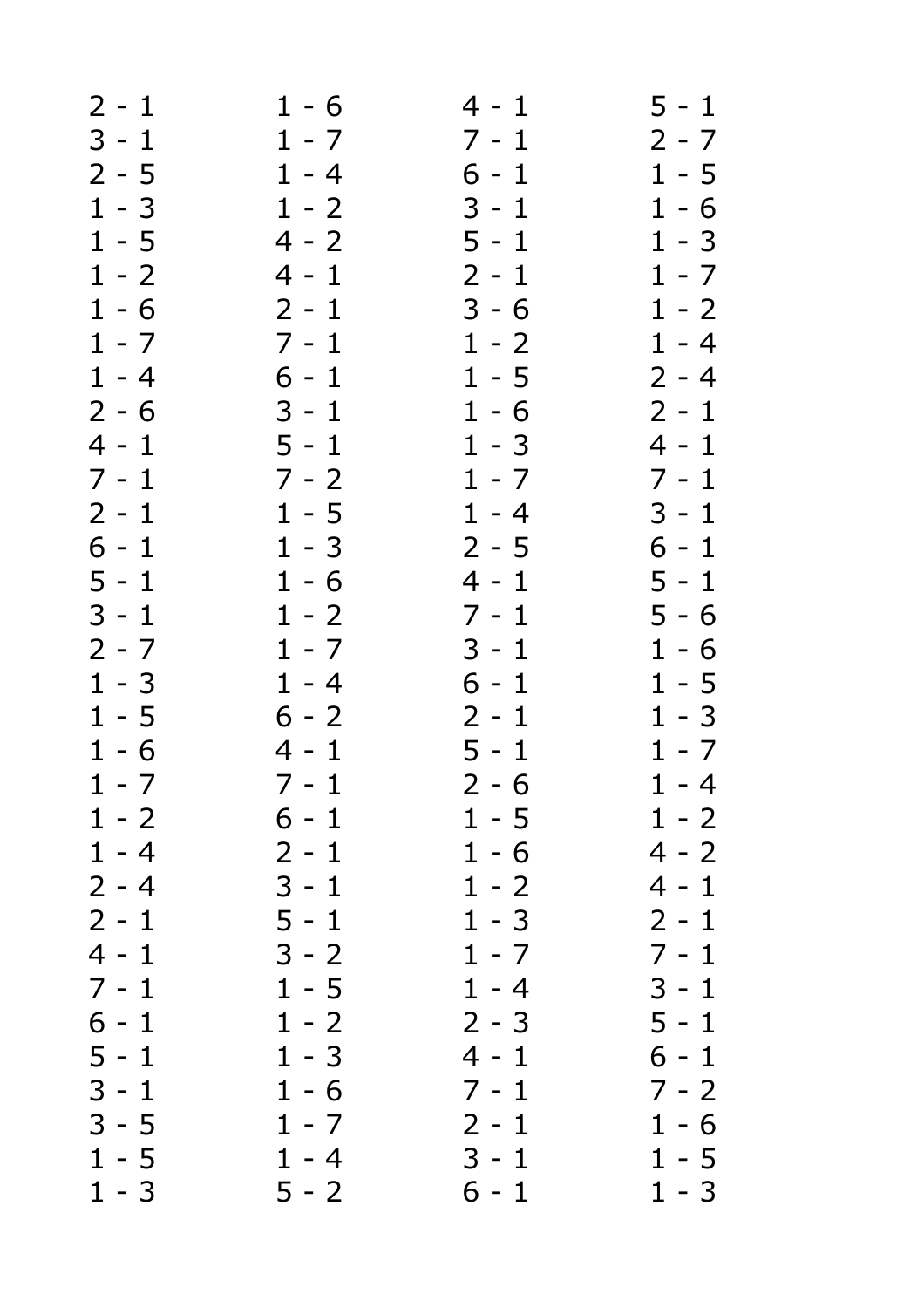| $1 - 2$ | $7 - 1$ | $6 - 3$ | $1 - 7$ |
|---------|---------|---------|---------|
| $1 - 7$ | $5 - 1$ | $1 - 3$ | $1 - 4$ |
| $1 - 4$ | $3 - 1$ | $1 - 6$ | $3 - 2$ |
| $3 - 2$ | $2 - 1$ | $1 - 5$ | $4 - 1$ |
| $4 - 1$ | $6 - 1$ | $1 - 7$ | $7 - 1$ |
| $7 - 1$ | $2 - 3$ | $1 - 4$ | $5 - 1$ |
| $3 - 1$ | $1 - 6$ | $1 - 2$ | $6 - 1$ |
| $2 - 1$ | $1 - 3$ | $4 - 2$ | $3 - 1$ |
| $5 - 1$ | $1 - 2$ | $4 - 1$ | $2 - 1$ |
| $6 - 1$ | $1 - 5$ | $2 - 1$ | $7 - 4$ |
| $5 - 2$ | $1 - 7$ | $7 - 1$ | $1 - 2$ |
| $1 - 6$ | $1 - 4$ | $5 - 1$ | $1 - 3$ |
| $1 - 2$ | $2 - 5$ | $6 - 1$ | $1 - 6$ |
| $1 - 5$ | $4 - 1$ | $3 - 1$ | $1 - 5$ |
| $1 - 3$ | $7 - 1$ | $7 - 2$ | $1 - 4$ |
| $1 - 7$ | $2 - 1$ | $1 - 3$ | $1 - 7$ |
| $1 - 4$ | $5 - 1$ | $1 - 6$ | $2 - 3$ |
| $6 - 2$ | $3 - 1$ | $1 - 5$ | $7 - 1$ |
| $4 - 1$ | $6 - 1$ | $1 - 2$ | 4 - 1   |
| $7 - 1$ | $2 - 7$ | $1 - 7$ | $5 - 1$ |
| $3 - 1$ | $1 - 6$ | $1 - 4$ | $6 - 1$ |
| $5 - 1$ | $1 - 3$ | $5 - 2$ | $2 - 1$ |
| $6 - 1$ | $1 - 5$ | $4 - 1$ | 3 - 1   |
| $2 - 1$ | $1 - 7$ | $7 - 1$ | $2 - 6$ |
| $5 - 3$ | $1 - 2$ | $5 - 1$ | $1 - 3$ |
| $1 - 2$ | $1 - 4$ | $2 - 1$ | $1 - 6$ |
| $1 - 6$ | $2 - 4$ | $6 - 1$ | $1 - 2$ |
| $1 - 3$ | $2 - 1$ | $3 - 1$ | $1 - 5$ |
| $1 - 5$ | $4 - 1$ | $6 - 2$ | $1 - 4$ |
| $1 - 7$ | $7 - 1$ | $1 - 3$ | $1 - 7$ |
| $1 - 4$ | $5 - 1$ | $1 - 2$ | $2 - 5$ |
| $2 - 6$ | $3 - 1$ | $1 - 6$ | $7 - 1$ |
| $4 - 1$ | $6 - 1$ | $1 - 5$ | 4 - 1   |
|         |         |         |         |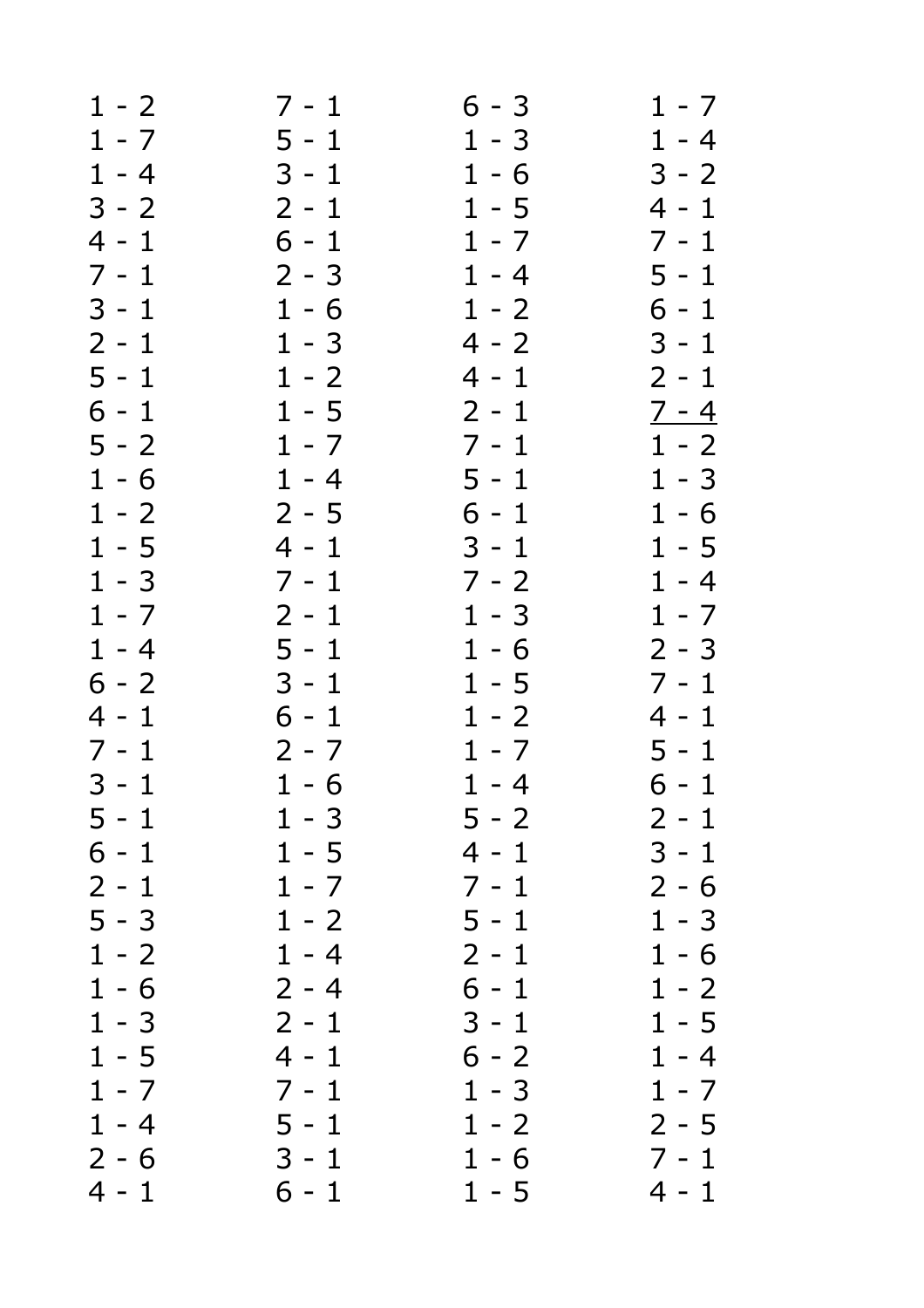| $2 - 1$ | $1 - 6$ | $1 - 7$ | $3 - 1$ |
|---------|---------|---------|---------|
| $5 - 1$ | $1 - 3$ | $2 - 6$ | $5 - 1$ |
| $6 - 1$ | $1 - 5$ | $7 - 1$ | 6 - 1   |
| $3 - 1$ | $1 - 2$ | $4 - 1$ | $6 - 5$ |
| $2 - 4$ | $1 - 4$ | $3 - 1$ | $1 - 5$ |
| $1 - 3$ | $1 - 7$ | $5 - 1$ | $1 - 6$ |
| $1 - 6$ | $5 - 2$ | $2 - 1$ | $1 - 3$ |
| $1 - 5$ | $7 - 1$ | $6 - 1$ | $1 - 4$ |
| $1 - 4$ | $4 - 1$ | $2 - 5$ | $1 - 7$ |
| $1 - 2$ | $5 - 1$ | $1 - 6$ | $1 - 2$ |
| $1 - 7$ | $2 - 1$ | $1 - 5$ | $7 - 2$ |
| $2 - 7$ | $3 - 1$ | $1 - 2$ | $7 - 1$ |
| $2 - 1$ | $6 - 1$ | $1 - 3$ | $2 - 1$ |
| $7 - 1$ | $3 - 2$ | $1 - 4$ | $4 - 1$ |
| $4 - 1$ | $1 - 6$ | $1 - 7$ | $3 - 1$ |
| $5 - 1$ | $1 - 2$ | $2 - 3$ | $6 - 1$ |
| $6 - 1$ | $1 - 3$ | $7 - 1$ | $5 - 1$ |
| $3 - 1$ | $1 - 5$ | $4 - 1$ | $4 - 2$ |
| $3 - 6$ | $1 - 4$ | $2 - 1$ | $1 - 5$ |
| $1 - 6$ | $1 - 7$ | $3 - 1$ | $1 - 6$ |
| $1 - 3$ | $6 - 2$ | $5 - 1$ | $1 - 3$ |
| $1 - 5$ | 7 - 1   | 6 - 1   | $1 - 2$ |
| $1 - 4$ | $4 - 1$ | $2 - 4$ | $1 - 4$ |
| $1 - 7$ | $5 - 1$ | $1 - 6$ | $1 - 7$ |
| $1 - 2$ | $3 - 1$ | $1 - 5$ | $3 - 2$ |
| $7 - 2$ | $6 - 1$ | $1 - 3$ | $7 - 1$ |
| $7 - 1$ | $2 - 1$ | $1 - 4$ | 4 - 1   |
| $2 - 1$ | $3 - 5$ | $1 - 2$ | $3 - 1$ |
| $4 - 1$ | $1 - 2$ | $1 - 7$ | $2 - 1$ |
| $5 - 1$ | $1 - 6$ | $2 - 7$ | $6 - 1$ |
| $3 - 1$ | $1 - 5$ | $2 - 1$ | 5 - 1   |
| $6 - 1$ | $1 - 3$ | $7 - 1$ | $6 - 2$ |
| $4 - 2$ | $1 - 4$ | $4 - 1$ | $1 - 5$ |
|         |         |         |         |